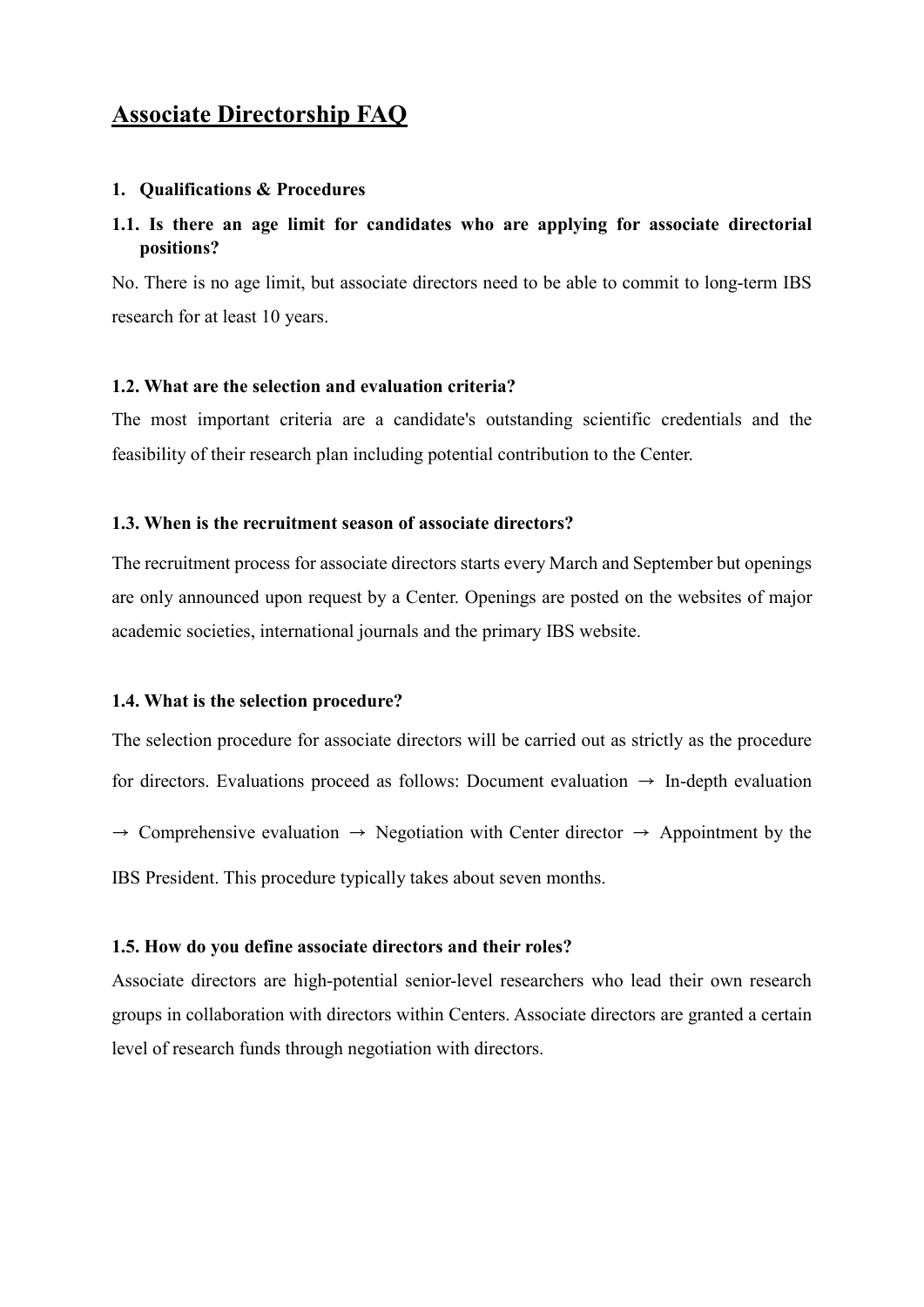## **2. Selection & Appointment**

| <b>Center type</b>         | <b>Employment type</b>                                      |
|----------------------------|-------------------------------------------------------------|
| HQ Center                  | Will be appointed as a distinguished research fellow of IBS |
|                            | (tenured)                                                   |
| Campus & Extramural Center | Will maintain the employment status with the host           |
|                            | institution while entering into a separate employment       |
|                            | contract with IBS (joint employment)                        |

#### **2.1. What employment should I expect when becoming associate director?**

## **2.2. What is the retirement age for IBS associate directors?**

Associate directors at IBS HQ Centers are granted tenure and have a retirement age of 65. Associate directors at Campus Centers (KAIST, GIST, DGIST, POSTECH and UNIST) and Extramural Centers (Seoul National University, Korea University, Yonsei University, Sungkyunkwan University and Pusan National University) also have a retirement age of 65. Exceptions to the retirement age may occur in special cases (e.g., Center closes or professorship at the host institution ends).

## **2.3. Do directors and associate directors work at the same location?**

Yes. All Center personnel work at the same location where the Center is located.

## **2.4. How will labor costs (salaries) for associate directors be determined?**

Associate directors will discuss their labor costs (salaries) with their directors once selected. Then, it requires approval from the IBS President to finalize the figures.

## **2.5. Are associate directors required to work full-time?**

Yes, in principle, full-time employment is required. However, associate directors who switch their affiliations from their previous institutions of employment may be granted a transition period of up to two years. During the transition period, they are allowed to maintain their employment status with their current employers by taking a leave of absence, being temporarily dispatched to IBS or being jointly employed. However, exceptions may be made for HQ centers associate directors whose affiliations signed a separate agreement with IBS.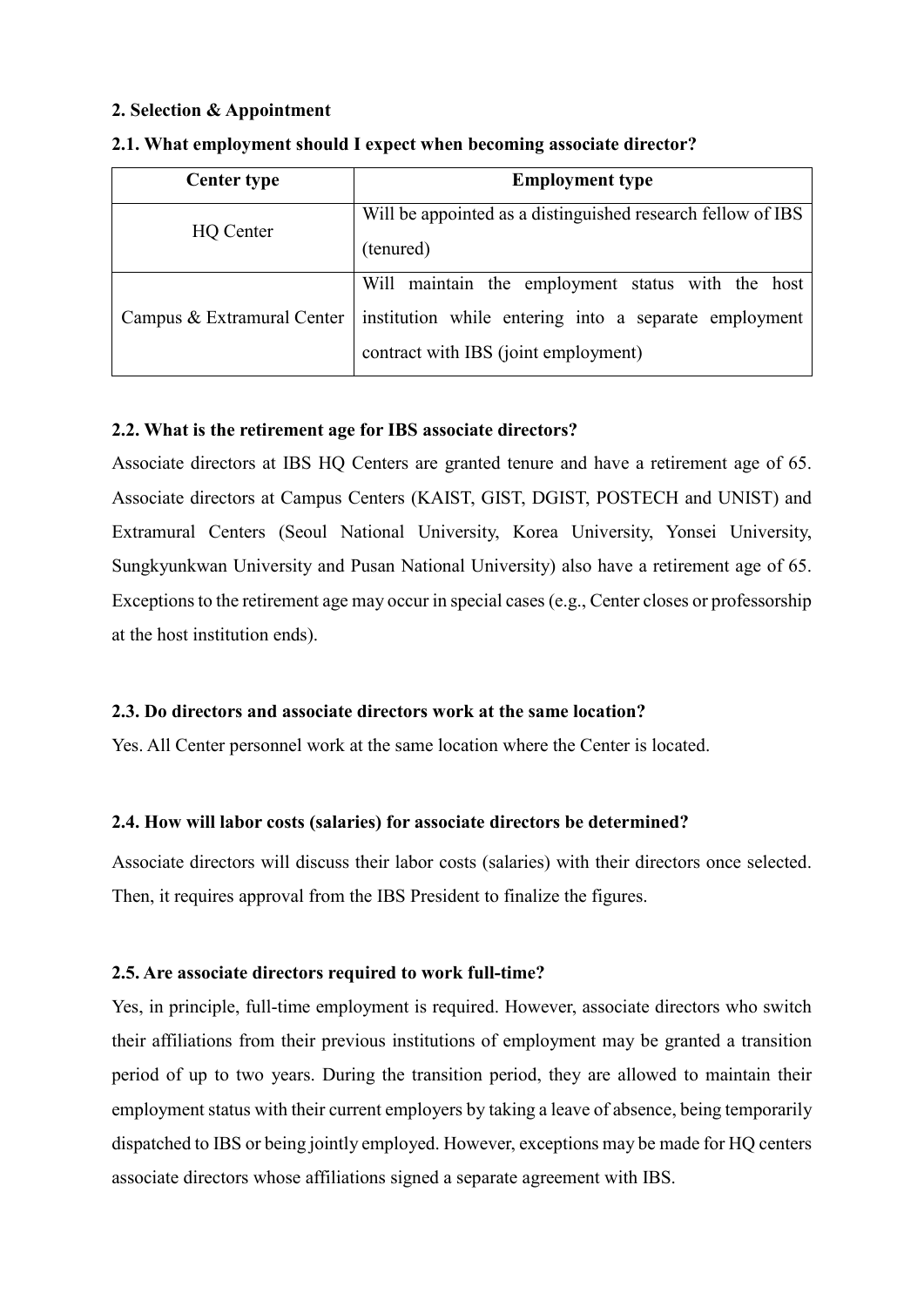# **2.6. Are associate directors permitted to undertake externally funded projects while participating in IBS research?**

Associate directors are, in principle, expected to make a full-time commitment to IBS research. However, they may conduct projects other than IBS ones after obtaining approval from the IBS president in exceptional cases, such as international collaborative research. Newly-appointed associate directors should wrap up their ongoing research projects within a period set by the IBS President.

#### **2.7. Can associate directors hold a dual position?**

Associate directors of HQ Centers cannot hold a dual position with another institution. However, exceptions are possible through an agreement between IBS and an institution. Associate directors of Campus or Extramural Centers hold a dual position; a professorship or researcher's position at the host institution is a requirement.

## **3. Organization & Operation**

#### **3.1. How will the research budget size and operation and labor cost be determined?**

Negotiation with the Center's director takes place using the proposed budget stated on the associate director application as reference. The negotiated budget requires approval from the IBS President.

# **3.2. Who owns research papers and intellectual property rights that are produced as a result of Centers' research?**

In principle, the ownership of tangible and non-tangible research outcomes, such as papers and intellectual property rights that are produced as results of HQ Centers' projects, belong to IBS. In the case of papers, if authors of papers have affiliations other than IBS, such affiliations may be indicated along with IBS.

In the case of Campus and Extramural Centers, the ownership of research outcomes is shared with the host institution of the Campus Center in a ratio of 1:1 or the host institution of the Extramural Center in a ratio of 2:3.